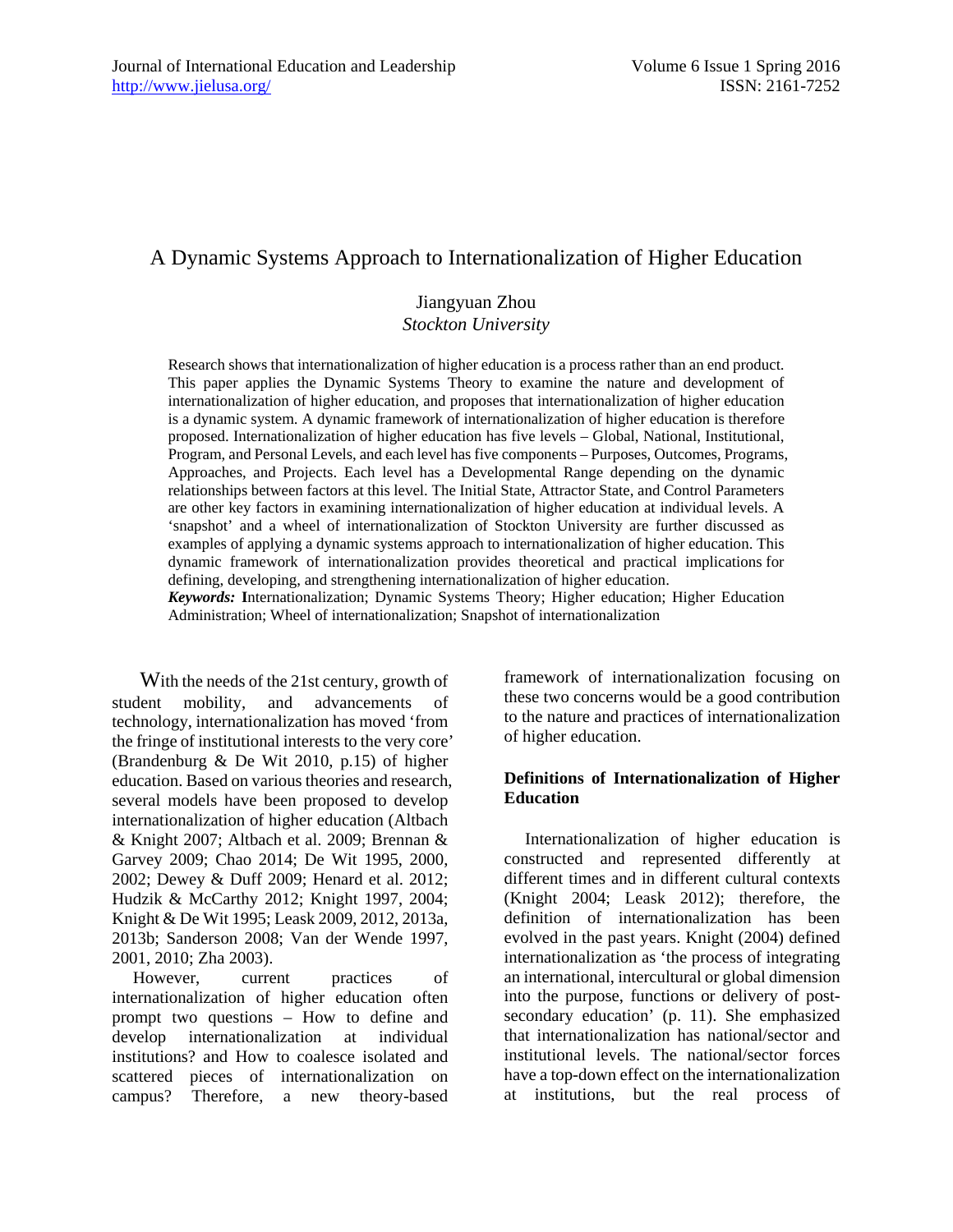internationalization happens at the institutional level. Rumbley (2013, 2014) also analysed internationalization of higher education happened in a national community and in individual institutions as well.

Altbach and Knight (2007) and Altbach et al. (2009) emphasized that internationalization should include the policies and programs undertaken by academic systems, institutions, and government – and even individuals – to respond to the global academic environment. Hudzik (2011) defined comprehensive internationalization as 'a commitment, confirmed through action, to infuse international and comparative perspectives throughout the teaching, research, and service missions of higher education' (p.7). NAFSA (2011) recognized internationalization as an essential component of higher education and proposed the working definition of internationalization as 'the conscious effort to integrate and infuse international, intercultural, and global dimensions into the ethos and outcomes of postsecondary education. To be fully successful, it must involve active and responsible engagement of the academic community in global networks and partnerships' (p. 1).

These definitions of internationalization of higher education shared the same idea that internationalization is a process rather than an end product (Zha 2003). Internationalization shapes the missions and goals of institutions and hence changes every aspect of higher education, and thus it has a variety of variables that interacting with each other, which makes internationalization a complex system (de Bot et al. 2007). But few previous studies examined internationalization of higher education with a focus on these dynamic features (Knight, 2004; Tange & Jensen, 2012). Therefore, this paper applies the Dynamic Systems Theory to reconsider the nature and development of internationalization of higher education and to provide solutions to the constant concerns of defining, developing, and strengthening internationalization.

## **The Dynamic Systems Theory: Its principles**

Based on the advances in mathematics, psychology, biology, and physics, Dynamic

Systems Theory (DST) proposes an approach to examine the dynamics of complex systems (de Bot et al. 2007; Thelen & Smith 1994, 2006; Spencer et al. 2012). DST has been successfully applied to various topics in different disciplines, including cognition, consciousness, skills, learning, and language acquisition (Bielecki et al. 2000; de Bot et al. 2007; Fischer & Bidell 2006; Spencer et al. 2012; Thelen & Smith 1994, 2006; van Geert & Steenbeek 2005).

DST defines dynamic systems as the 'systems of elements that change over time' (Thelen & Smith 2006, p. 258). That is, a dynamic system is constantly developing rather than fixed and static. By interacting with the environment frequently, the system keeps reorganizing itself internally and hence reconstructing the whole system continually across time and contexts.

DST proposes that one dynamic system is composed of many sub-systems, with the same dynamic principles operating at each level. These sub-systems, including all variables of the subsystems are completely interconnected. The variables continually interact with each other and by doing so, changes in one variable or subsystem will have an impact on the whole system through the self-organizing process. Therefore, a dynamic system is constructed not on a simple cause-and-effect model, but on the complex interactions between variables. Multiple causes might lead to different effects in various contexts, and 'no single component – internal and external – has the causal priority' (Thelen & Smith 2006, p. 281). Every variable, no matter big or small or on which level, is inseparable to this nonlinear dynamic system.

DST emphasizes two important states of dynamic systems. The first one is the Initial State. A dynamic system is constructed based on its own history, and the variations of the system at this initial starting point make it 'sensitive to specific input at specific time' (de Bot et al. 2007, p. 8), and lead to different developments. The other state is the Attractor State. A dynamic system is open and continually self-organizing, thus it is highly unpredictable. But under certain conditions, the system may display a stable status in the constantly-changing process. This temporary stability is an Attractor State, which represents that the components of the system are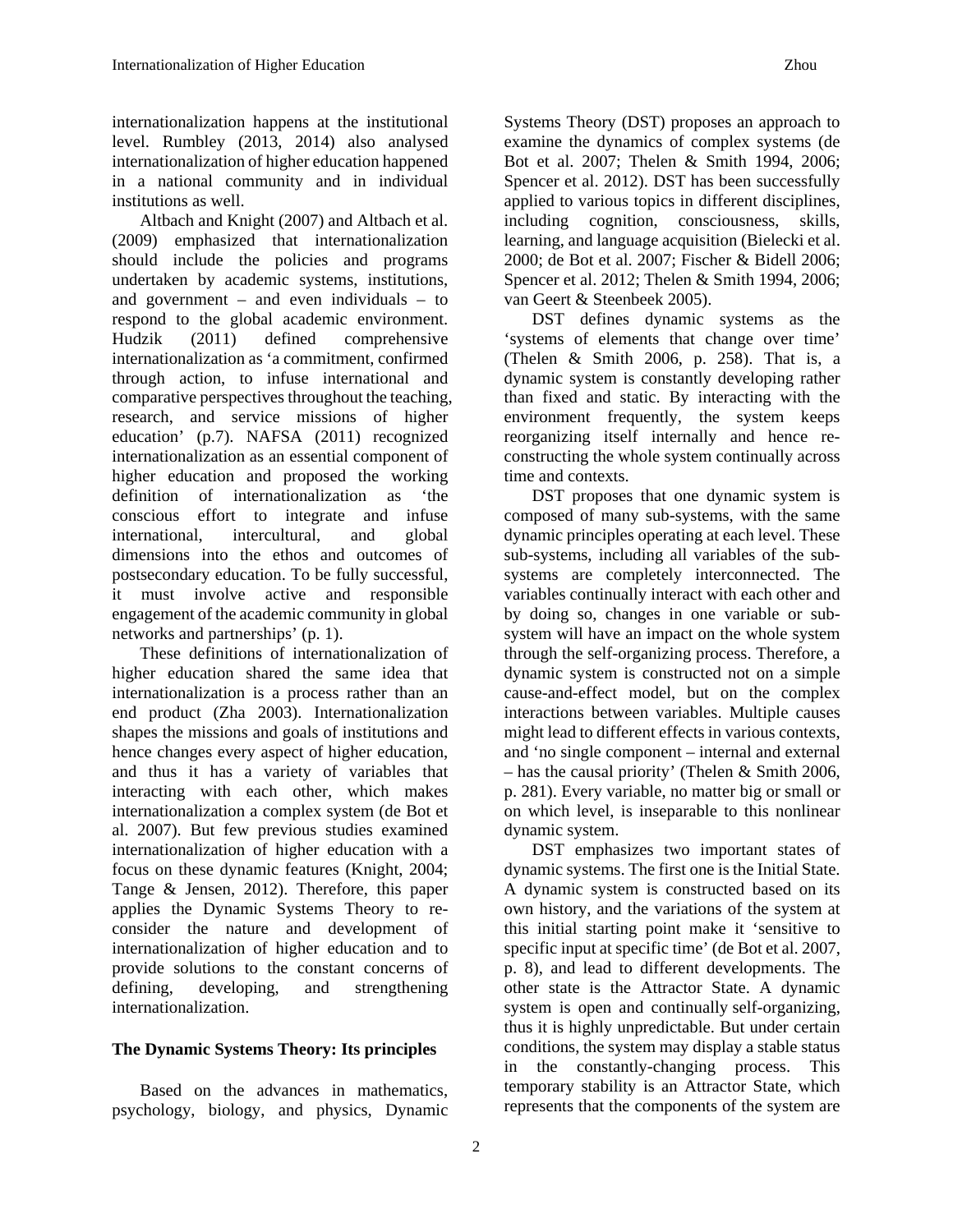coordinating coherently, and thus the system has reached 'an affinity for that state' (Thelen & Smith 2006, p. 272). Then the whole system is developing steadily and smoothly. With external forces, the system might change from its current Attractor State, but if the perturbation of the system is not strong enough to permanently remove the affiliation of the state, the system tends to return to the current Attractor State when the external energy disappears, but if the perturbation is strong enough, the system will move on until it reaches another Attractor State. The Attractor States of internationalization are interdependent and are always built on previous ones.

DST further proposes the parameters of a dynamic system, which means the factors that push the system move forward or stop it from developing. The Control Parameter refers to 'a parameter to which the collective behaviour of the system is sensitive and that thus moves the system through collective states' (Thelen & Smith 2006, p. 275). This Control Parameter is critical to the system because a small change of it will lead to a status change – may be beneficial or detrimental – in the system. It is system-specific, thus a thorough understanding the system, including its components, statuses, and contexts, is necessary in identifying the Control Parameter of this system.

Overall, DST contributes to understanding dynamic systems with the following major principles:

- Dynamic systems are open, selforganizing, and continually changing.
- Dynamic systems are multi-levelled, interconnected, and complicated.
- Dynamic systems are independent with their own factors, including components,

specific Initial State, Attractor State, Control Parameters, and context.

Therefore, DST provides concepts and tools to examine dynamic systems in all their complexity, richness, diversity, and development.

In the next section of the paper, the principles of DST will be applied to examine internationalization of higher education.

### **Internationalization of Higher Education: A Dynamic System**

Based on the definitions and literature of internationalization (Altbach et al. 2009; Bartell 2003; De Wit & Hunter 2014; Hudzik 2011; Knight 2004; Leask 2012; Schoorinan 1999; Van der Wende 2001; Wright 2009) and the principles of DST (Thelen & Smith 1994, 2006), this paper proposes that internationalization of higher education is actually a dynamic system, and put forward a new dynamic framework of internationalization of higher education (see Figure 1).

In this model, internationalization of higher education happens at five levels. *Global Level* is the broadest level, which refers to the internationalization happens in the global context, such as the essential skills for all the students in the 21st century, global economic development, or technology adopted across countries. The second level is the *National Level*, which reflects the unique situation and needs of internationalization in one specific country. It involves topics like national student mobility trends or intercultural communication between countries. The third level is the *Institutional Level*, which refers to the internationalization at individual institutions, with topics like institutional missions of internationalization or various international programs on campus.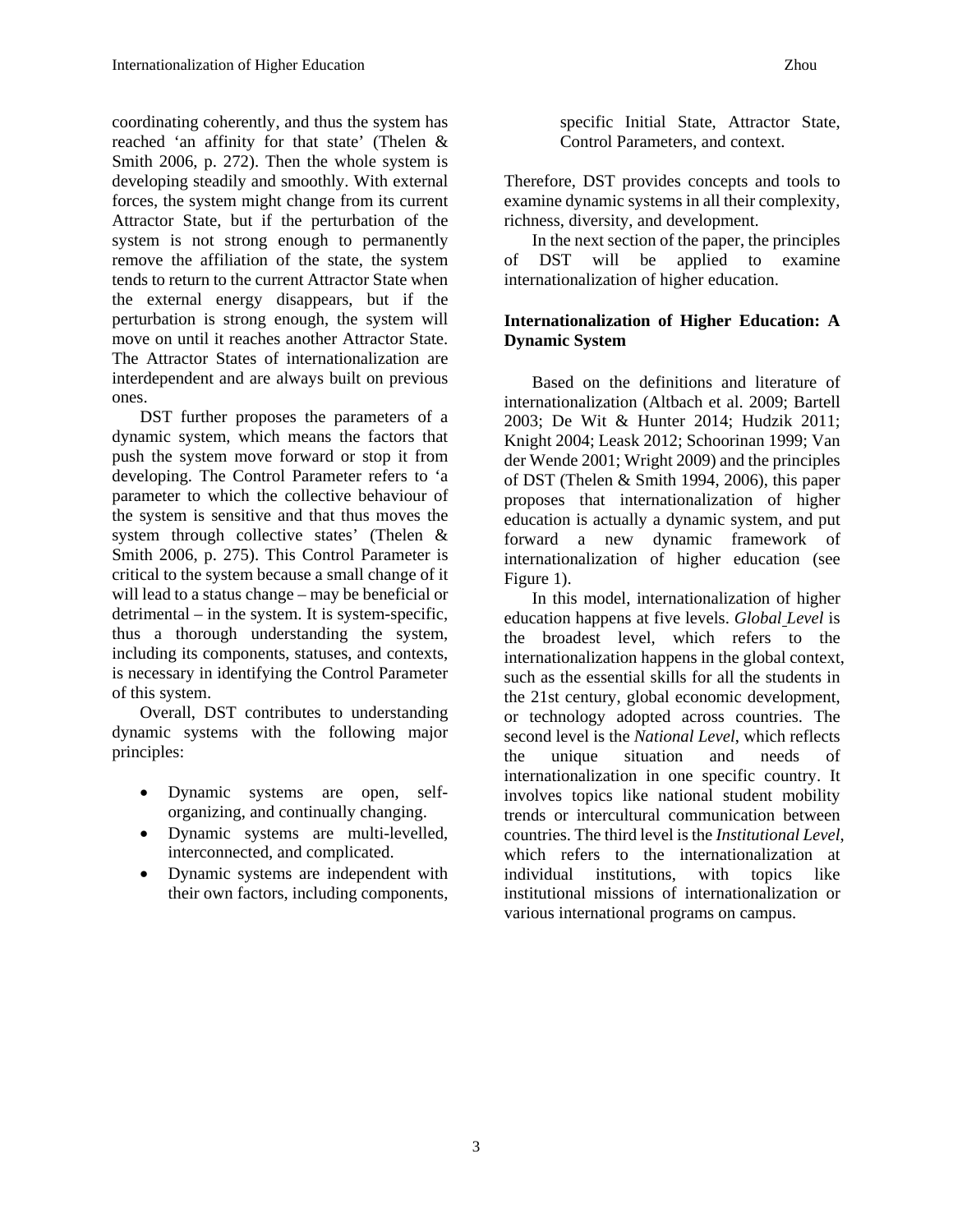

*Figure 1*. A dynamic framework of internationalization of higher education.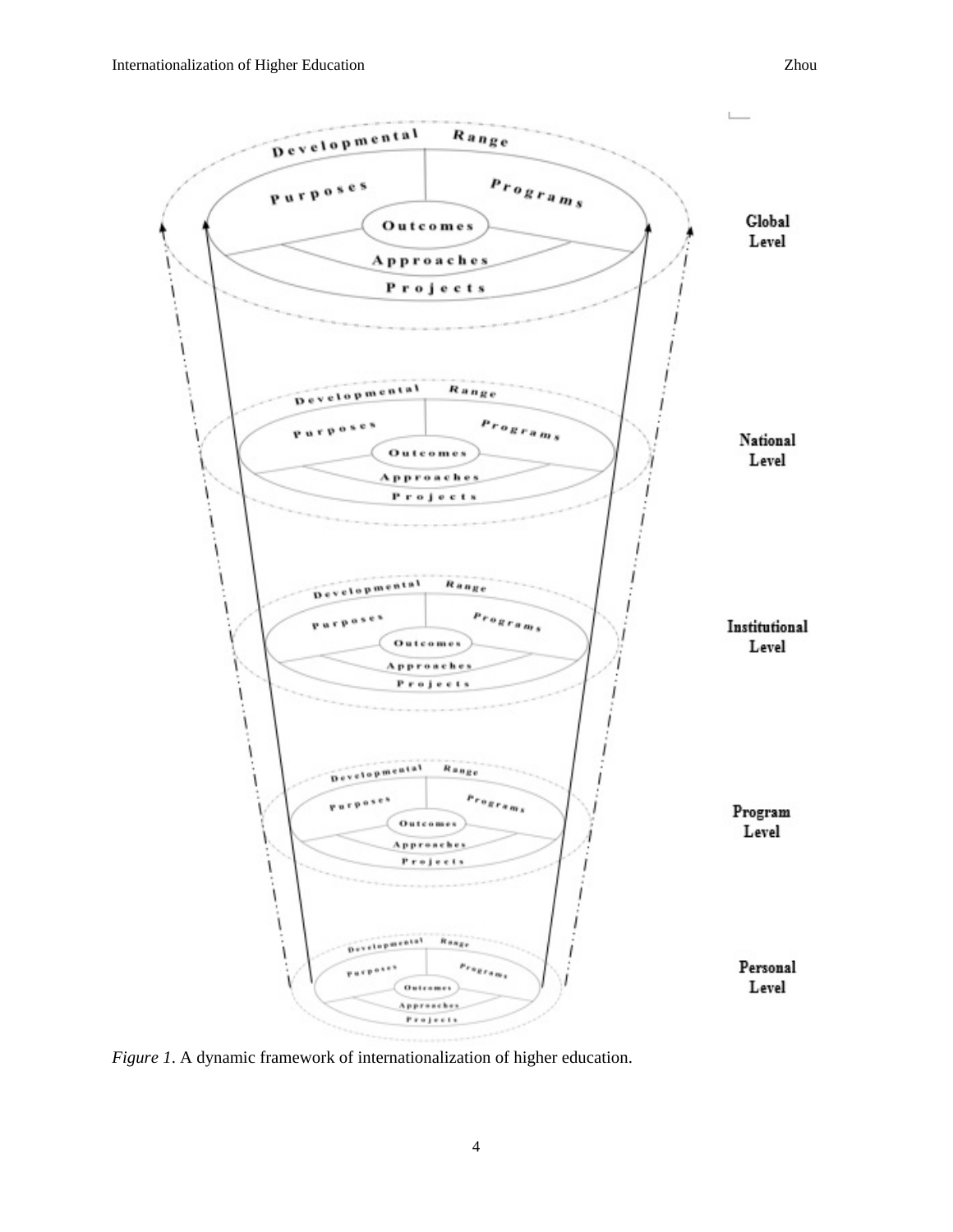Internationalization at the Institutional Level is also closely related to the regional/local contexts such as cultural demographics and economic developments in the community. The fourth level is the *Program Level*, which involves specific definitions or requirements of internationalization in various disciplines, such as internationalization in economics or in education. The fifth level – the narrowest level – is the *Personal Level*. It refers to individual activities and skills of internationalization, such as faculty members' courses and instructions, students' curricular and extracurricular activities, or staff members' professional development on internationalization issues.

At each level, internationalization has five components – Purposes, Programs, Approaches, Projects, and Outcomes. These components are the answers to four key questions of internationalization. *Purposes* answer the first question – Why does the subject want internationalization? Purposes are the subject's overall goals and objectives of internationalization, such as the mission or strategic plan of a country or an individual institution. *Programs* are the answers to the second question – Where does the subject need internationalization? Programs refer to the areas where internationalization actually happens. These areas need or require involvements and developments of internationalization to achieve their new or existing functions or objectives. Approaches and Projects answer the third question – How does the subject achieve internationalization? *Approaches* are the methods to achieve the Purposes of internationalization in various Programs. They describe and assess the manners in which internationalization is being conceptualized and implemented. Approaches are summarized from and composed by numerous Projects of internationalization. *Projects* – the specific activities of internationalization – are the smallest unit of internationalization and the most diverse and dynamic one as well. *Outcomes* are the answers to the fourth question – What does the subject get from internationalization? Outcomes are the final products of internationalization. American Council on Education proposed that internationalization leads to global learning, and further defined global learning as 'the knowledge, skills, and

attitudes that students acquire through a variety of experiences that enable them to understand world cultures and events; analyse global systems; appreciate cultural differences; and apply this knowledge and appreciation to their lives as citizens and workers' (Olson et al. 2006, p. v).

When moving from lower levels to upper levels, internationalization has broader Purposes, develops larger domains of Outcomes, happens in more diverse Programs, and requires more various Approaches and Projects. Therefore, the dynamic framework of internationalization of higher education is upside-down cone-shaped.

All these levels and the components at each level of internationalization are interconnected. A small change in one component at one level might change the current state at this level or even has impacts on internationalization at other levels or the whole internationalization system. By interacting among all these components, levels, and environment, internationalization of higher education is constantly adapting itself, thus it is constructed as one dynamic system.

Even though each level is a sub-system of internationalization and operates with the same dynamic principles, it is also an independent selforganizing system. Each level has its own components, Initial State, Attractor State, Control Parameters, history, context, and so on. Therefore, all these factors should be examined in analysing internationalization at individual levels.

Another important feature of this dynamic framework of internationalization of higher education is the *Developmental Range* of internationalization at each level (Fischer & Bidell 2006; Fischer & Yan 2002). This Developmental Range is determined by reconstructing relationships between factors at each level, including the components, Initial State, Attractor State, parameters, people, contexts, and so on. Among all these factors, the *Control Parameter* reflects 'the collective behaviour of the system' (Thelen & Smith 2006, p. 275) and thus becomes the determinant of the Developmental Range of internationalization at each level. When the value of the Control Parameter increases, internationalization will lose its stability and increase the variability, and thus expand to its Developmental Range. This 'new and different coordinative mode' (Thelen & Smith 2006, p.275) may disappear quickly or stay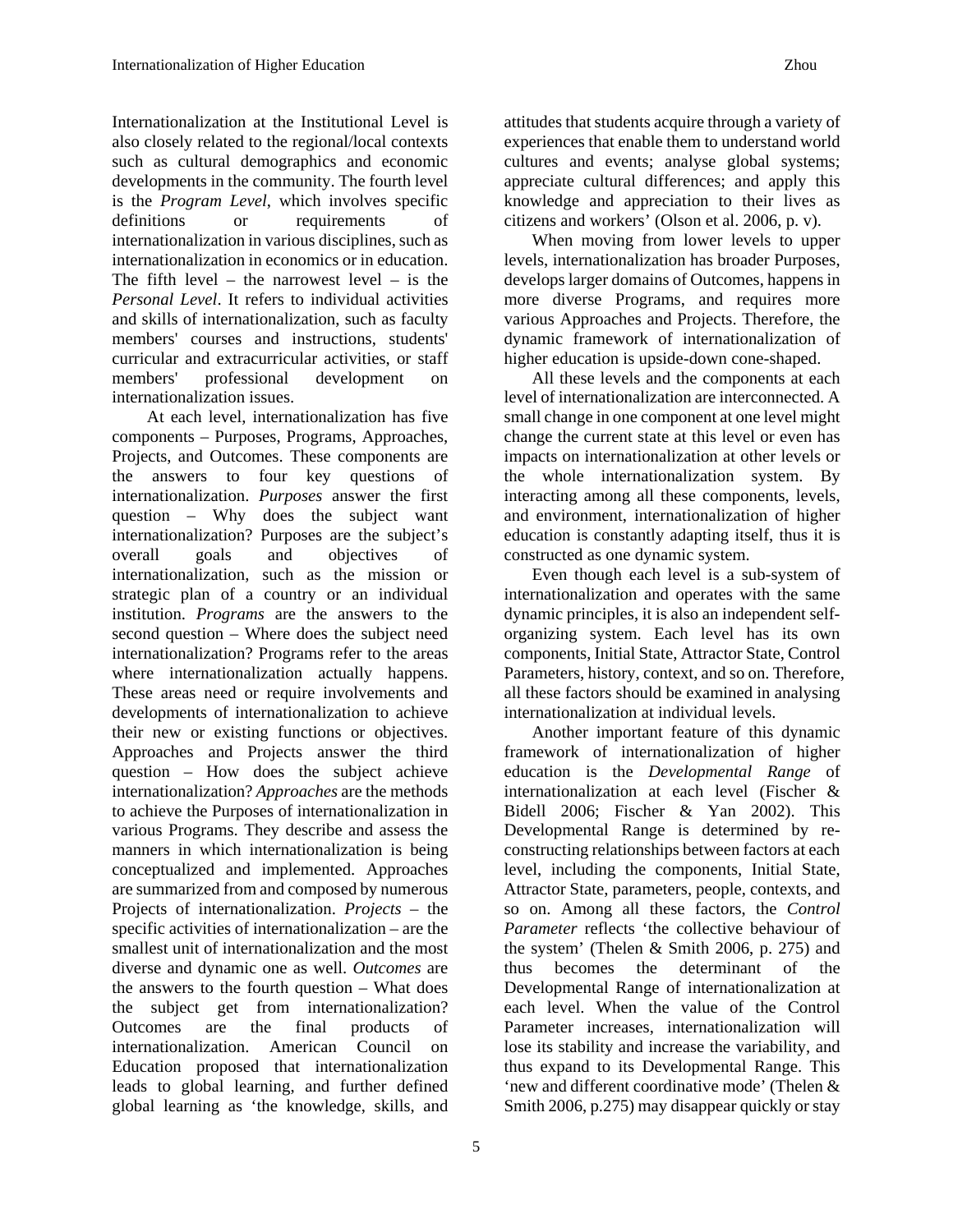for a while depending on the changes of the Control Parameter, and if the Control Parameter reaches a critical value, internationalization at this level will move on and settle into a new Attractor State (Fischer & Bidell 2006).

Since internationalization at the Institutional Level has gained the most attention and been studied the most extensively (Rumbley 2010; Schoorinan 1999), the last section of this paper will introduce an example of applying this dynamic framework to examine internationalization of a higher education institution, and hence to provide solutions to define, develop, and coalesce internationalization at this institution.

#### **A Dynamic Systems Approach to Internationalization of Stockton University**

Stockton University is a public four-year higher education institution in southern New Jersey, USA. It has 9,000 students in eight academic schools with 88 undergraduate and graduate programs (Stockton: About, n.d.).

#### **Initial State and Attractor State of Internationalization of Stockton University**

DST examines dynamic systems from a developmental perspective. Therefore, understanding the history of internationalization of Stockton University is critical in conceptualizing and developing its internationalization (Spitzer & Zhou 2014). Stockton established an International Business program in 1990s and received several awards and grants of international business courses and activities afterwards. After a quiet period of internationalization, Stockton has initiated a campus-wide strategic planning of internationalization since 2008. In 2008, with close collaborations of the Stockton community, Stockton included globalization in its vision statement – 'Stockton University as an environmentally-responsible learning community of engaged citizens embracing a global perspective' (Stockton: About, n.d.). In 2010, Stockton participated in The American Council on Education (ACE) Internationalization Laboratory. Based on the ACE Assessment of Stockton's internationalization efforts (Stockton

ACE Review 2010), Stockton established the Office of Global Engagement, which focuses on the linkages with international universities and education abroad Programs. In 2011, Stockton established Global Perspectives as one of the four themes of its Strategic Plan Initiatives. A Global Perspectives Initiatives Team was created and further divided into four subcommittees – ESL/Languages; Community Resources; International Students; and Funding/Partnerships – to encourage and fund proposals related to global perspectives. In 2011, Stockton identified Global Awareness as one of its ten essential learning outcomes (ELOs) and established a committee on infusing Global Awareness ELO throughout the curriculum at Stockton. In the same year, Stockton established a Global Studies Minor. In 2012, international/global education was identified as critical to the ongoing development, growth and success of the institution (Stockton ACE Report 2012). In 2013, Stockton hired an Internationalization Specialist to focus on internationalizing the curriculum. Specific approaches to internationalization were developed and adopted. Building on these work and efforts, numerous projects related to various aspects of internationalization have been implemented and proposed on campus.

So far, the key components of internationalization have been identified and shared by the Stockton community. Coordinating effectively and smoothly among these components and with the institutional/local/regional environment, Stockton University is moving forward fast and steadily in developing internationalization. Thus, internationalization of Stockton University has reached an Attractor State – a relatively stable development stage of internationalization.

### **A 'Snapshot' of Internationalization of Stockton University**

Internationalization of higher education is a dynamic system, which means that it is changing over time. Therefore, what we are actually examining and measuring is just a static 'snapshot' of this non-stop evolving process of internationalization. It can be simple, complicated, or even chaos (Thelen & Smith 2006). It is temporary and flexible, and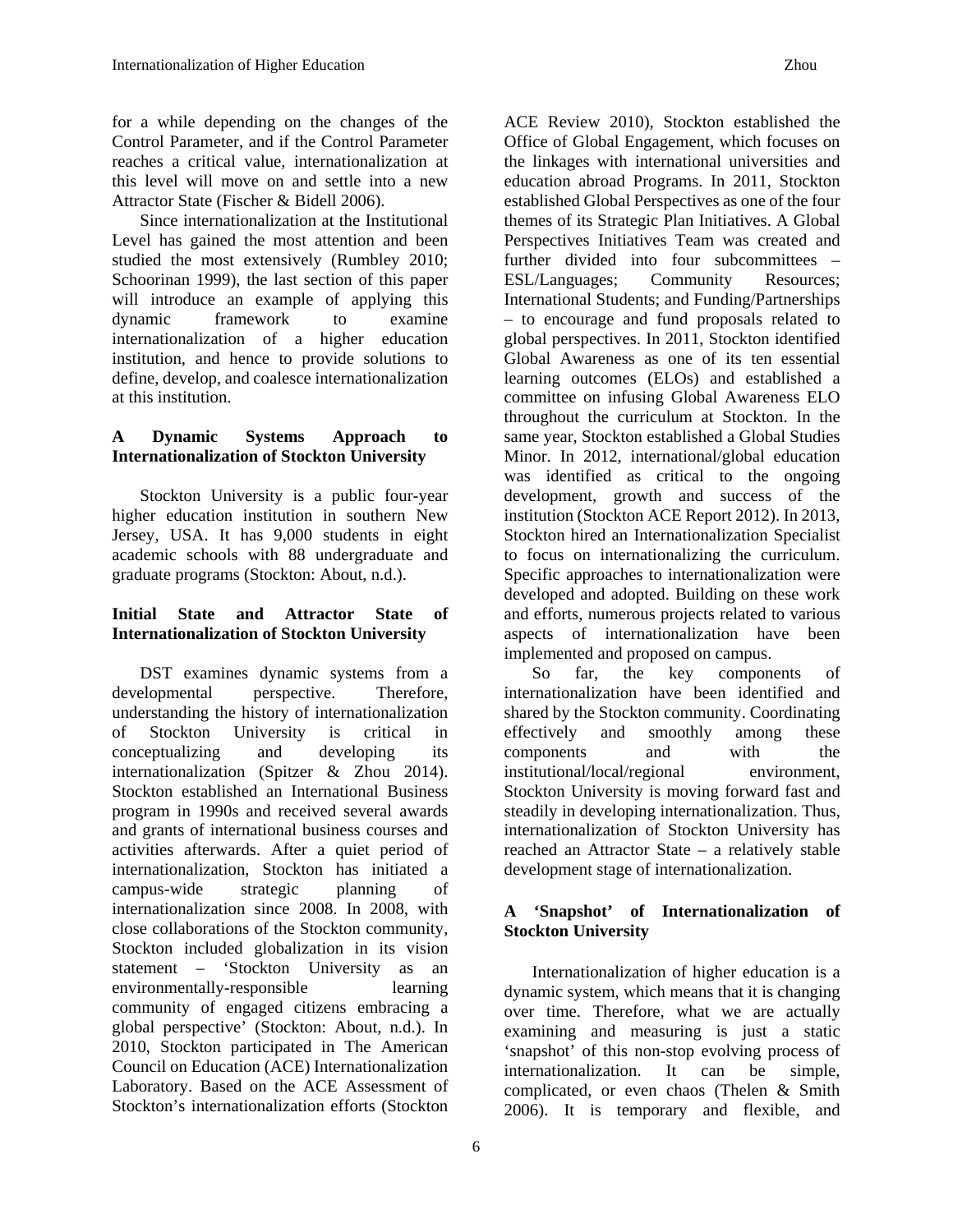demonstrates 'the strength of the attractions between components' (de Bot et al. 2007, p.8) at certain time and in certain context. Figure 2 shows a 'snapshot' of internationalization of Stockton University in May 2015.

**Purposes of internationalization of Stockton University***.* Stockton has recognized *Global Perspectives* as one of the four essential parts of its strategic map. It is stated as 'We envision laying the foundation of our global theme by building a community capable of developing opportunities to collaborate across a diverse world of cultures, race, gender, orientation and age which prepares us for global participation. We understand that building a global perspective, is not limited to travel abroad. We do believe that in this effort, we should strive to capture the wealth of diversity and opportunity which exists locally, and nationally. Accomplishing this theme is a continuum that we will pursue over time.' (Stockton 2020 Strategic Map n.d.). This visionary statement emphasizes the efforts of continually developing global perspective in not only students' but faculty and staff members' experience as well, and the active involvement of students, faculty, staff, and local communities in Stockton's internationalization process. This statement highlights the need to move beyond education abroad and to use resources on campus and in the communities. More importantly, this statement points out that internationalization is an on-going and continuing process.

**Outcomes of internationalization of Stockton University.** Stockton has identified the *Global Awareness ELO* as the Outcomes or the knowledge, skills, and the attitude of its global learning. It is defined as 'the appreciation of the world as an interconnected, interdependent system encompassing political, socioeconomic, and environmental interactions' (Stockton Global Awareness ELO n.d.). A detailed three-level rubric – Aware, Competent, and Skilled – was created to explain that 'globally aware citizens pursue knowledge about people and places beyond their own realm of existence, and value multicultural communication, engagement, and collaboration. Such citizens exhibit an understanding of challenges affecting the globe and shaping its future. They possess the skills and

competencies to challenge assumptions and analyse issues from multiple perspectives' (Stockton Global Awareness ELO n.d.).

**Programs of internationalization of Stockton University.** Working with the ACE Internationalization Lab, Stockton has explicitly identified five Programs that involve and urgently need internationalization – Internationalization of Courses and Faculty and Student Perspectives of Internationalization, Study Abroad Program and Study Tours, Languages and Cultures Studies, International Linkages and Faculty and Staff International Development, and International Student (Stockton ACE Review 2010). The activities happened in these five programs serve as catalysts for the development of internationalization at Stockton University.

**Approaches and Projects of internationalization of Stockton University.**  Stockton has adopted four approaches to develop and implement internationalization. The first approach is adapting its curriculum for all students to develop a deeper and more critical perspective of global world, developments, and opportunities. All the activities in internationalization of higher education will eventually lead to internationalizing the curriculum; therefore, the success of internationalization is always reflected and achieved in successful curriculum internationalization (Huang 2006; Leask 2009, 2012, 2013a, 2013b, 2014; Olson et al. 2006). By internationalizing the curriculum, Stockton ensures that all students across disciplines are included and their unique knowledge and experience are acknowledged within all academic aspects of the university (Leask 2012; Spitzer & Zhou 2014). Related Projects include both curricular and ex-curricular activities such as Cultures and Languages across the Curriculum (CLAC) projects, Stockton Student Language Liaison Committee, International Education Week, Globalization Lecture Series, Model United Nations Stockton team, proposals of new courses, revisions of existing courses, and so on.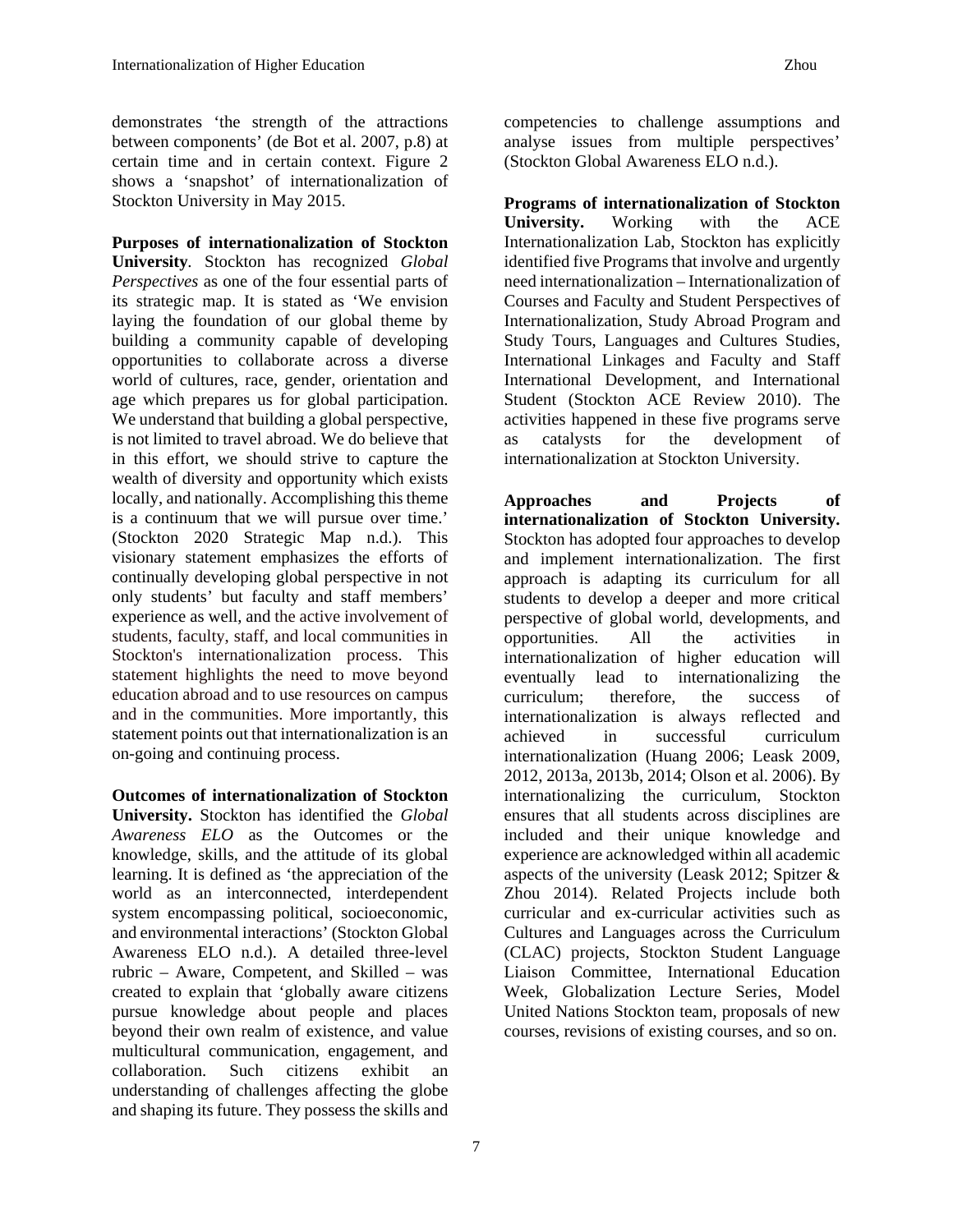

*Figure 2.* A "snapshot" of internationalization of Stockton University in May 2015.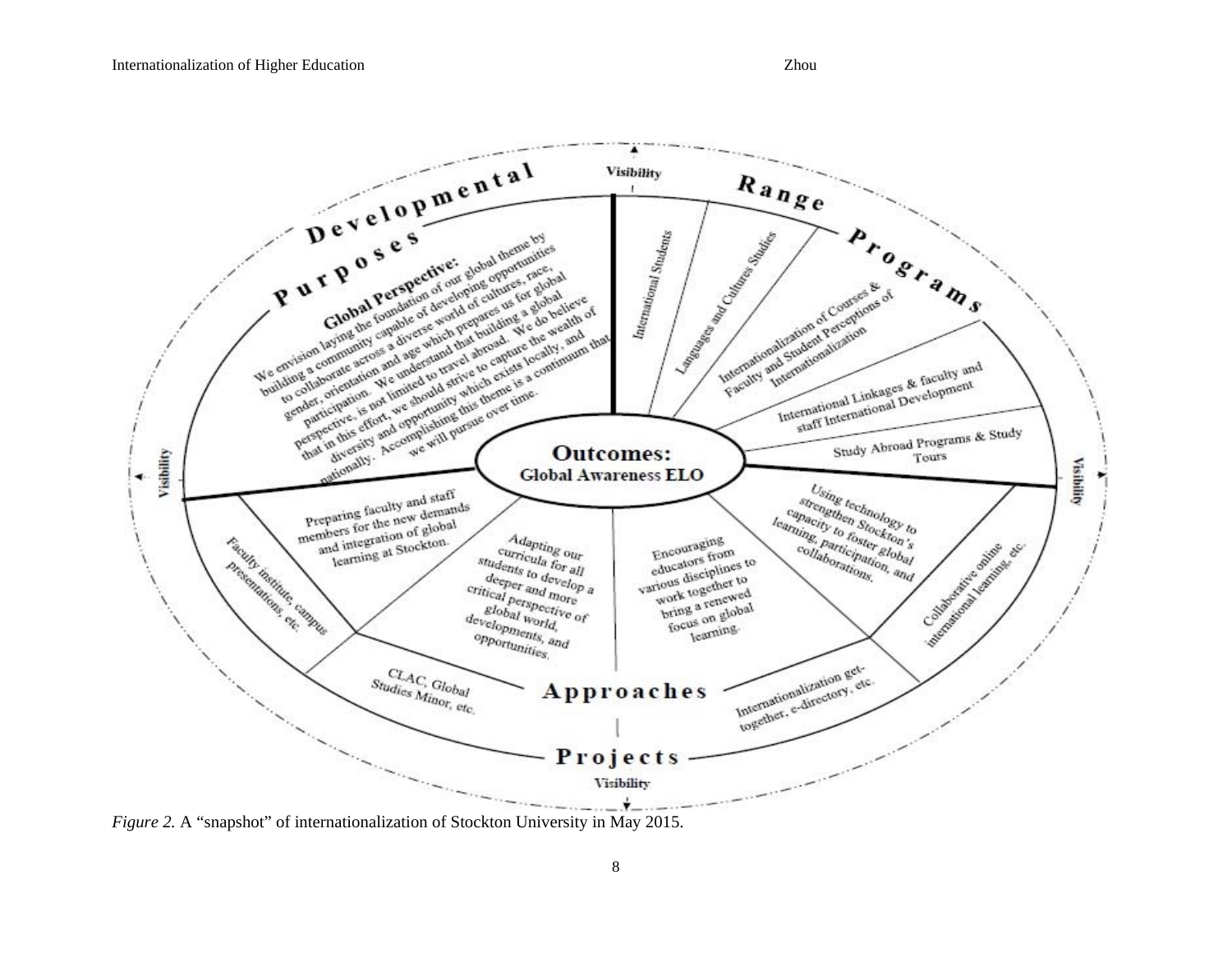The second approach is preparing faculty and staff members for the new demands and integration of global learning at Stockton. Faculty and staff members need to understand and recognize students' cultural backgrounds and experiences, and hence to provide strategies to incorporate them into various curricular, cocurricular, and extracurricular activities (Dewey & Duff 2009; Schuerholz-Lehr et al. 2007). Through this approach, internationalization of Stockton University becomes a dynamic process focusing on creating a community of global learning, in which faculty and staff members are deeply engaged. Related Projects include summer faculty workshop, brown bag talks at the Institute for Faculty Development, Globalization Teaching Circle, and so on.

The third approach is encouraging educators in various disciplines and from various institutions to work together to bring a renewed focus on global learning. Sights from different fields are converging to create a new science of learning that may transform educational practices (Meltzoff et al. 2009), thus collaborations across academic and geographical areas has become one of the most important skills to succeed in current globalized world. Stockton has initiated and developed several Projects of sharing faculty and staff members' teaching, research, and service interests to facilitate potential collaborations, including a survey of internationalization activities, a campus-wide get-together meeting and an e-directory of internationalization shareholders, interdisciplinary presentation panels, and dialogs with overseas institutions, and so on.

The fourth approach is using technology to strengthen Stockton's capacity to foster global learning, participation, and collaborations. Technology plays a key role in internationalization (Blue Ribbon Panel on Global Engagement 2011; Leask 2014; Roberts & Monroe-Baillargeon 2012). It expands communications at local, national, and international levels, and it can, and should, be used extensively in Stockton's internationalization. Video clips, websites, apps, webinars, social media, and digital tools are designed and implemented in various Projects, such as collaborative online international learning, online communications with overseas institutions, online language learning community, digital badges, and so on.

**The Control Parameter of internationalization of Stockton University.** With close analysis of current situation of internationalization, Stockton has identified *Visibility* as its Control Parameter of internationalization. The value of Visibility of internationalization of Stockton University can be measured in three parts – What activities of internationalization are available at Stockton? How many activities of internationalization are available at Stockton? and How are these activities of internationalization available at Stockton? The answers to these three questions reflect the collective development of internationalization of Stockton University.

Being the Control Parameter of internationalization of Stockton University, Visibility is critical to its Developmental Range of internationalization since it measures internationalization of Stockton University as a whole (Fischer & Bidell 2006; Thelen & Smith 2006). Currently, Stockton has a low value of Visibility of internationalization (Spitzer & Zhou 2014; Stockton ACE Review 2010). Therefore, Stockton should focus on increasing the value of Visibility in the three parts, for example, recruiting more international students, encouraging more education abroad projects, proposing more and diverse courses and activities of internationalization, creating more buy-ins from students, faculty, staff, and administrators, providing multiple accesses to all the activities, promoting talks and collaborations between educators, and collecting and demonstrating outcomes and evidence of various projects of internationalization, and so on. By doing so, Stockton University will get more energy to strengthen and develop relationships between the components, expand its internationalization to the Developmental Range, and eventually be able to move forward to the next Attractor State effectively and efficiently.

### **The Wheel of Internationalization of Stockton University**

The dynamic nature of internationalization of Stockton University shows that all Approaches are intertwined, that is, they support and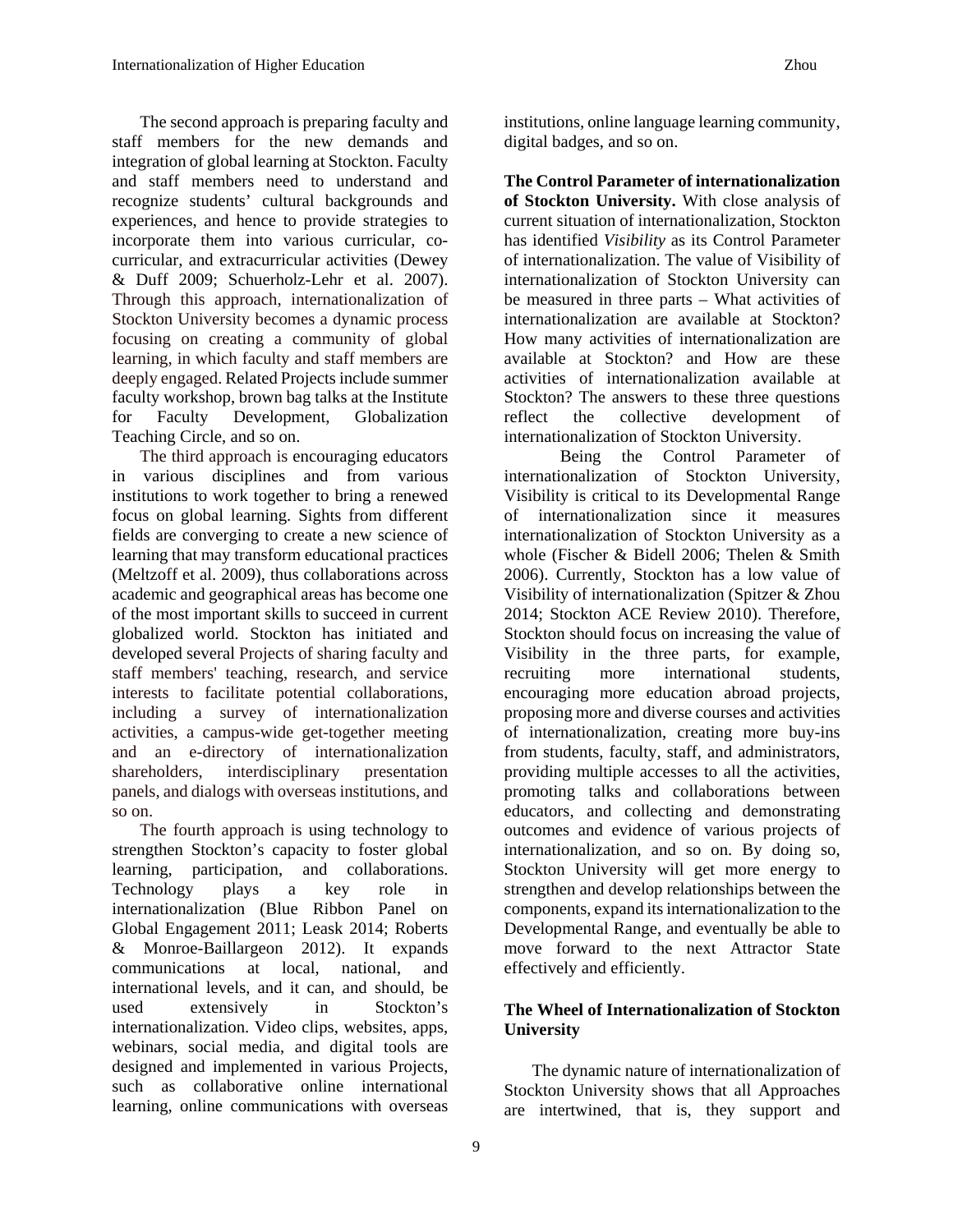influence each other; moreover, each Approach works for one or more Programs, which makes those five Programs interconnected as well; furthermore, each Program contributes to the overarching Purposes and Outcomes of Internationalization of Stockton. All these interconnected relationships enhance the sustainability of internationalization of Stockton University.

The attractions between these Programs, Approaches, and Projects are dynamic – they are non-fixed, flexible, and changeable. The relationships are constructed individually depending on where a person situates himself/herself in the whole process/picture of internationalization of Stockton and how he/she draws connections among these components. Therefore, in practice, all these components of internationalization can also be viewed as four concentric circles, with Global Perspective and Global Awareness ELO as the central circle, five Programs as the second circle, four Approaches as the third circle, and various Projects as the fourth circle (see Figure 3). Everyone on campus can locate himself/herself in this picture, and then spin these four circles and make his/her unique combinations of Programs, Approaches, and Projects; thus he/she can develop a holistic as well as individual perspective towards internationalization of Stockton, which is critical to conceptualizing and promoting internationalization of Stockton University.

Overall, internationalization of Stockton University is a dynamic system of embedding global perspective into all students' academic experience. Based on the history and current situation of internationalization, Stockton is able to define, develop, and coalesce its internationalization by continually interacting with various components and ecological factors, reorganizing itself internally, increasing the *Visibility* of internationalization, and developing holistic and individual perspectives of internationalization.

#### **Conclusion**

Internationalization has become a fundamental mechanism of higher education (Altbach et al. 2009; Knight 2004; de Wit & Hunter 2014; Olson et al. 2006; Yonezawa &

Shimmi 2015; Zha 2003). Therefore, there is a need for a reappraisal of the nature and development of internationalization of higher education from a dynamic systems perspective. More research on applying a dynamic systems approach to internationalization would be of great significance to higher education, including examining different levels of internationalization of higher education or comparing internationalization at the same level but in different contexts, such as nations, institutions, programs, or individuals. Identifying more Control Parameters would also be beneficial in understanding and developing internationalization. Is Visibility applicable to all contexts and levels of internationalization, which makes it a *universal* Control Parameter? Are there any other Control Parameters? And how to measure the values of these Control Parameters? The Developmental Range of internationalization of higher education is another topic needs further examination.

With more understanding of the dynamic nature of internationalization of higher education, researchers and practitioners can define, develop, and coalesce internationalization effectively and efficiently.

#### **Author's Bio:**

Dr. JIANGYUAN ZHOU is the Internationalization Specialist in Stockton University, Galloway, NJ 08205, USA. Email: jy.zhou@stockton.edu. Her work focuses on internationalization of higher education, internationalizing the curriculum, and global learning. She has several publications and conference presentations in this field.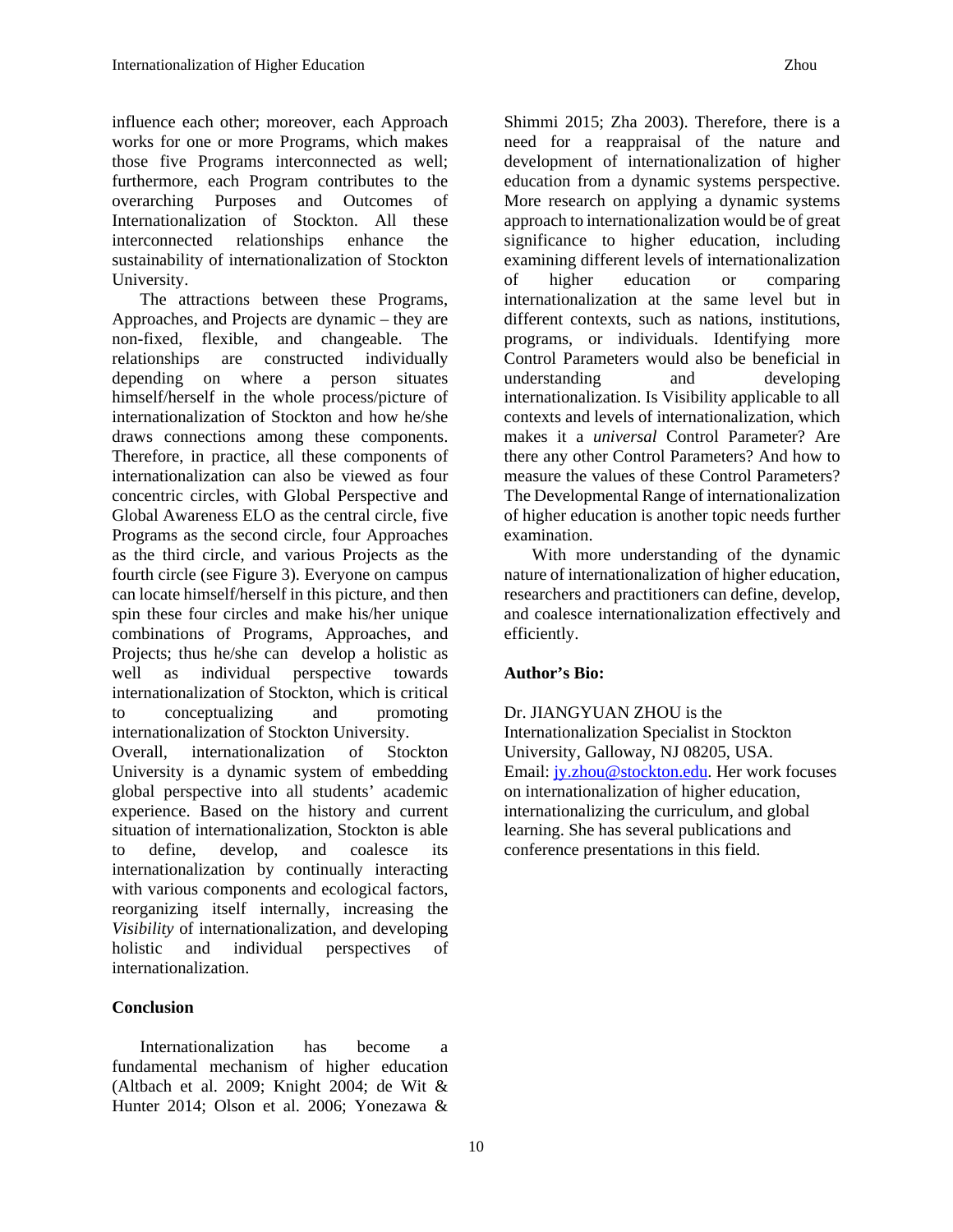

*Figure 3*. The wheel of internationalization of Stockton University.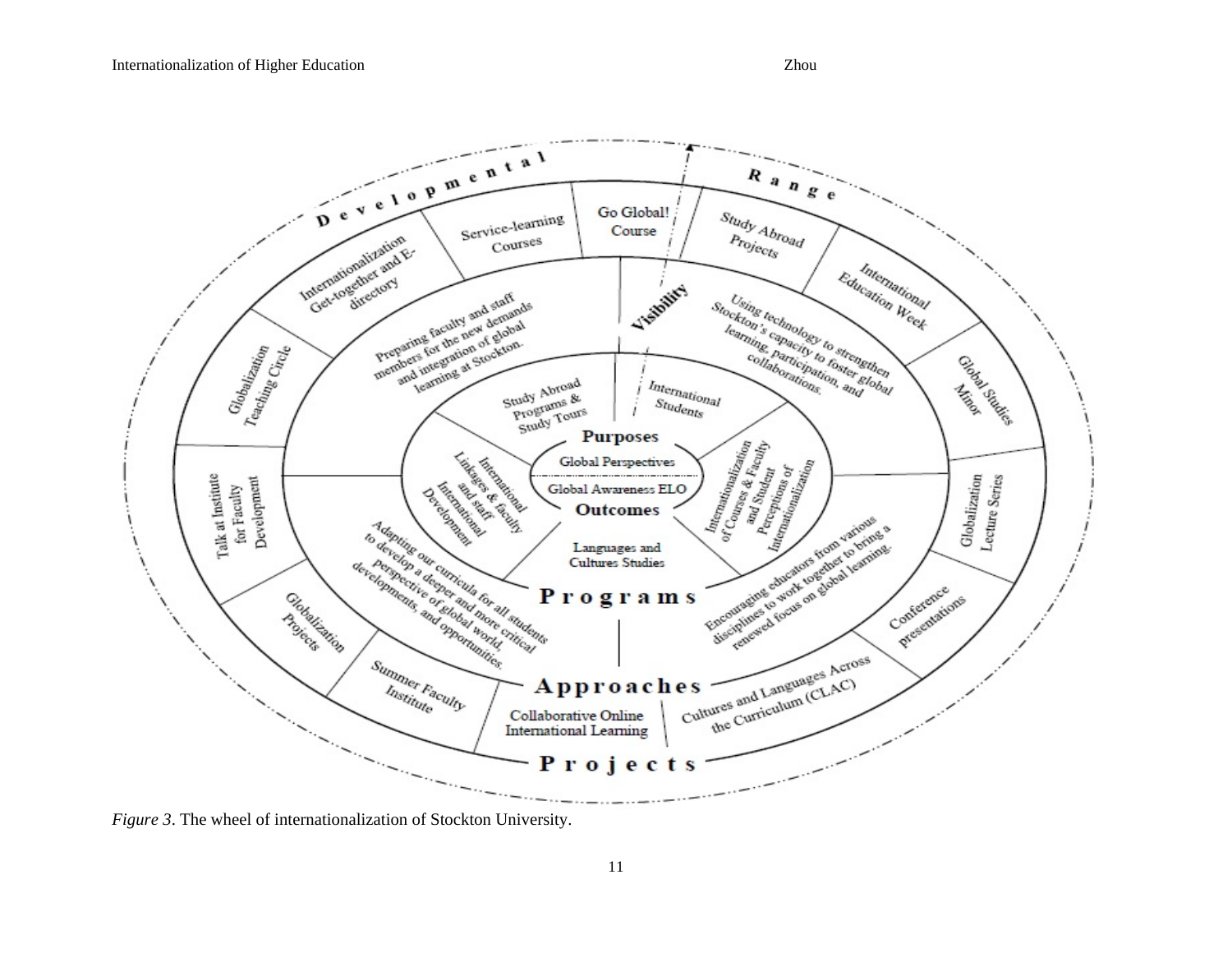#### **References**

- Altbach, P. G., and Knight, J. (2007). The internationalization of higher education: Motivations and realities. *Journal of Studies in International Education*, *11*(3-4), 290-305.
- Altbach, P. G., Reisberg, L., and Rumbley, L. E. (2009). *Trends in global higher education: Tracking an academic revolution*. Paris: UNESCO.
- Bartell, M. (2003). Internationalization of universities: A university culture-based framework. *Higher Education, 45*(1), 43-70.
- Bielecki, A., Kokoszka, A., and Holas, P. (2000). Dynamic systems theory approach to consciousness. *International Journal of Neuroscience*, *104*, 29-47.
- Blue Ribbon Panel on Global Engagement. (2011). *Strength through global leadership and engagement: U.S. higher education in the 21st century*. Washington, D.C: ACE and CIGE.
- Brandenburg, U., and De Wit, H. (2010). The end of internationalisation. *International Higher Education*, *62*(Winter), 15-17.
- Brennan, L., and Garvey, D. (2009). The role of knowledge in internationalization. *Research in International Business and Finance*, *23*(2), 120-133.
- Chao, R. Y. (2014). Idealism and utilitarianism in internationalization of higher education. *International Higher Education*, *78*, 3-4.
- de Bot, K., Lowie, W., and Verspoor, M. (2007). A Dynamic Systems Theory approach to second language acquisition. *Bilingualism: Language and Cognition*, *10*(1), 7-21.
- de Wit, H. (Ed.). (1995). *Strategies for internationalisation of higher education: A comparative study of Australia, Canada, Europe and the United States of America.* Amsterdam: EAIE.
- de Wit, H. (2000). *Changing rationales for the internationalization of higher education. Internationalization of higher education: An institutional perspective. Bucharest, Romania:* UNESCO/CEPES.
- de Wit, H. (2002). *Internationalization of higher education in the United States of America and Europe: A historical, comparative and conceptual analysis.* Westport, CT: Greenwood.
- de Wit, H. (2010). *Internationalisation of higher education in Europe and its assessment, trends and issues*. Nederland: NVAO.
- de Wit, H., and Hunter, F. (2014). International(ization of) higher education at the crossroads. *International Higher Education*, *78*(2), 2014.
- Dewey, P., and Duff, S. (2009). Reason before passion: Faculty views on internationalization in higher education. *Higher Education*, *58*(4), 491-504.
- Fischer, K. W., and Bidell, T. R. (2006). Dynamic development of action, thought, and emotion. In W. Damon and R. M. Lerner (Eds.), *Handbook of child psychology. Vol 1: Theoretical models of human development* (pp. 313-399). New York, NY: Wiley.
- Fischer, K. W., and Yan, Z. (2002). The development of dynamic skill theory. In R. Lickliter and D. Lewkowicz (Eds.), *Conceptions of development: Lessons from the laboratory* (pp. 279-312). Hove, UK: Psychology Press.
- Henard, F., Diamond, L., and Roseveare, D. (2012). *Approaches to internationalisation and their implications for strategic management and institutional practice: A guide for higher education institutions*. Paris, France: OECD Higher Education Programme.
- Huang, F. (2006). Internationalization of curricula in higher education institutions in comparative perspectives: Case studies of China, Japan and the Netherlands. *Higher Education, 51*(4), 521- 539.
- Hudzik, J. K. (2011). *Comprehensive internationalization: From concept to action*. Washington, D.C.: NAFSA.
- Hudzik, J. K., and McCarthy, J. S. (2012). *Leading comprehensive internationalization: Strategy and tactics for action.* Washington, D.C.: NAFSA, Association of International Educators.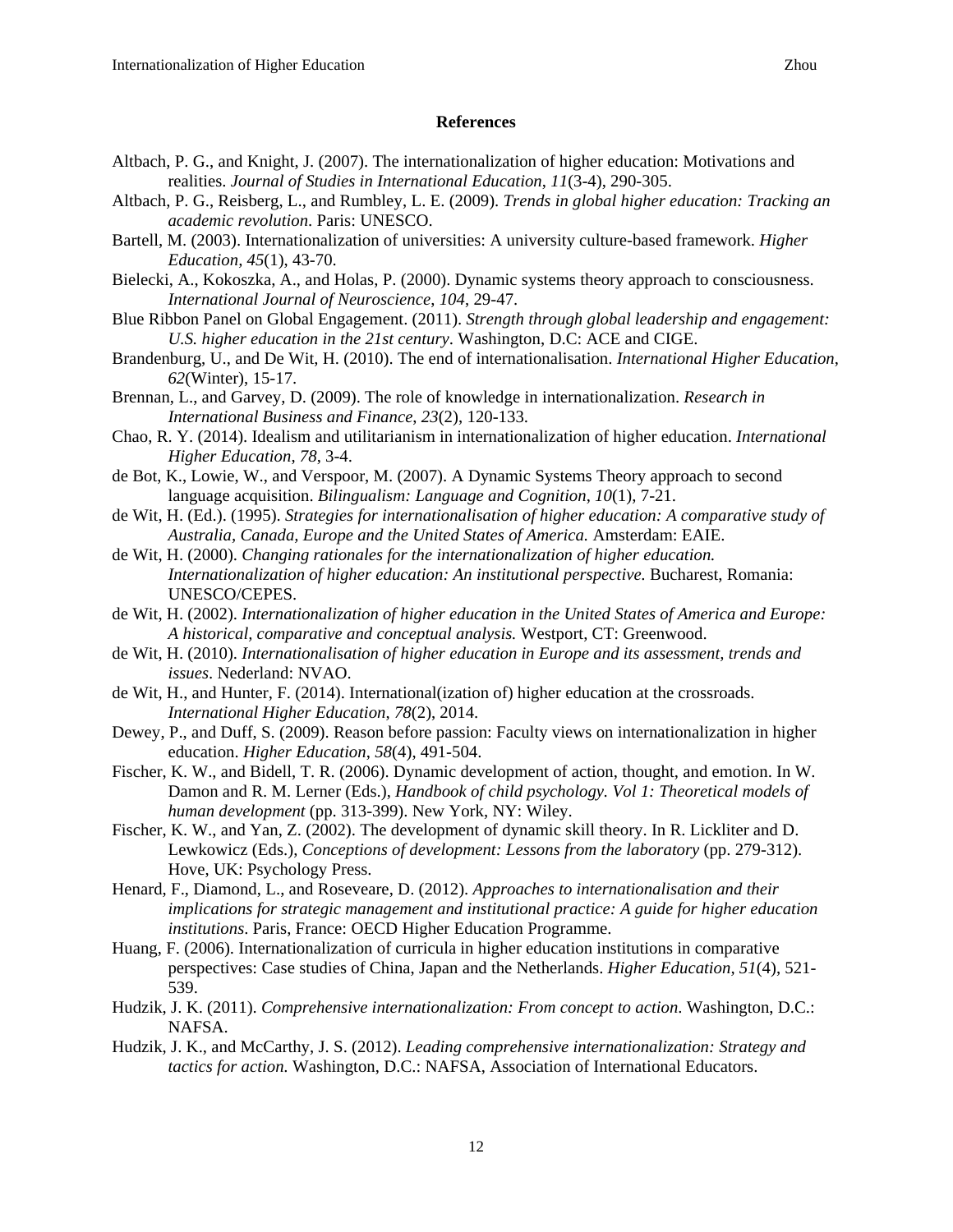- Knight, J. (2004). Internationalization remodeled: Definition, approaches, and rationales. *Journal of Studies in International Education*, *8*(1), 5-31.
- Knight, J., and de Wit, H. (1995). Strategies for internationalisation of higher education: Historical and conceptual perspectives. In H. de Wit (Ed.), *Strategies for Internationalisation of Higher Education: A comparative study of Australia, Canada, Europe and the United States of America* (pp. 5-32)*.* Amsterdam: EAIE.
- Leask, B. (2009). Using formal and informal curricula to improve interactions between home and international students. *Journal of Studies in International Education*, *13*(2), 205-221.
- Leask, B. (2012). Internationalisation of the curriculum (IoC) in action: A guide. Retrieved at: http://uq.edu.au/tediteach/OLT/docs/IoC-brochure.pdf
- Leask, B. (2013a). Internationalizing the curriculum and student learning: Preparing graduates for the 21st century. *2013 Mestenhauser Lecture on Internationalizing Higher Education – University of Minnesota*, 1-20.
- Leask, B. (2013b). Internationalizing the curriculum in the disciplines Imagining new possibilities. *Journal of Studies in International Education*, *17*(2), 103-118.
- Leask, B. (2014). Internationalizing the curriculum and all students' learning. *International Higher Education*, *78*, 5-6.
- Meltzoff, A. N., Kuhl, P. K., Movellan, J., and Sejnowski, T. J. (2009). Foundations for a new science of learning. *Science (New York, N.Y.)*, *325*(5938), 284-288.
- NAFSA (2011). *NAFSA's Contribution to Internationalization of Higher Education*. Retrieved from: https://www.nafsa.org/\_/File/\_/2011\_izn\_contributions.pdf
- Olson, C. L., Green, M. F., and Hill, B. A. (2006). *A handbook for advancing comprehensive internationalization: What institutions can do and what students should learn*. Washington, D.C.: American Council on Education. Retrieved from: http://www.umt.edu/ilab/documents/Handbook\_Advancing Comprehensive Internationalization.pdf
- Roberts, G. O., and Monroe-Baillargeon, A. (2012). The academy is flat: Using technology to create authentic multicultural education. *International Journal of Educational Reform*, *21*(1), 39-46.
- Rumbley, L. E. (2010). Internationalisation in the Universities of Spain: Changes and Challenges at Four Institutions. In N. Foskett and F. Maringe (Eds.), *Globalisation and Internationalisation in Higher Education: Theoretical and International Perspectives*. London: Continuum.
- Rumbley, L. E. (2013). Postcard from the United States: Policy Perspectives and Practical Concerns for the Internationalization of American Higher Education. Paper delivered at the Hiroshima University Research Institute for Higher Education International Seminar, 'The Internationalization of Higher Education: Realities and Implications' (December 5-6, 2013), Hiroshima, Japan.
- Rumbley, L. E. (2014). Postcard from the United States: Policy Perspectives and Practical Concerns for the Internationalization of American Higher Education. Report of the International Workshop on University Reform, 2013. Hiroshima, Japan: Hiroshima University Research Institute for Higher Education.
- Sanderson, G. (2008). A foundation for the internationalization of the academic self. *Journal of Studies in International Education*, *12*(3), 276-307.
- Schoorinan, D. (1999). The pedagogical implications of diverse conceptualizations of internationalization: A U.S. based case study. *Journal of Studies in International Education*, *3*(2), 19-46.
- Schuerholz-Lehr, S., Caws, C., Van Gyn, G., and Preece, A. (2007). Internationalizing the higher Education curriculum: An emerging model for transforming faculty perspectives. *Canadian Journal of Higher Education*, *37*(1), 67-95.